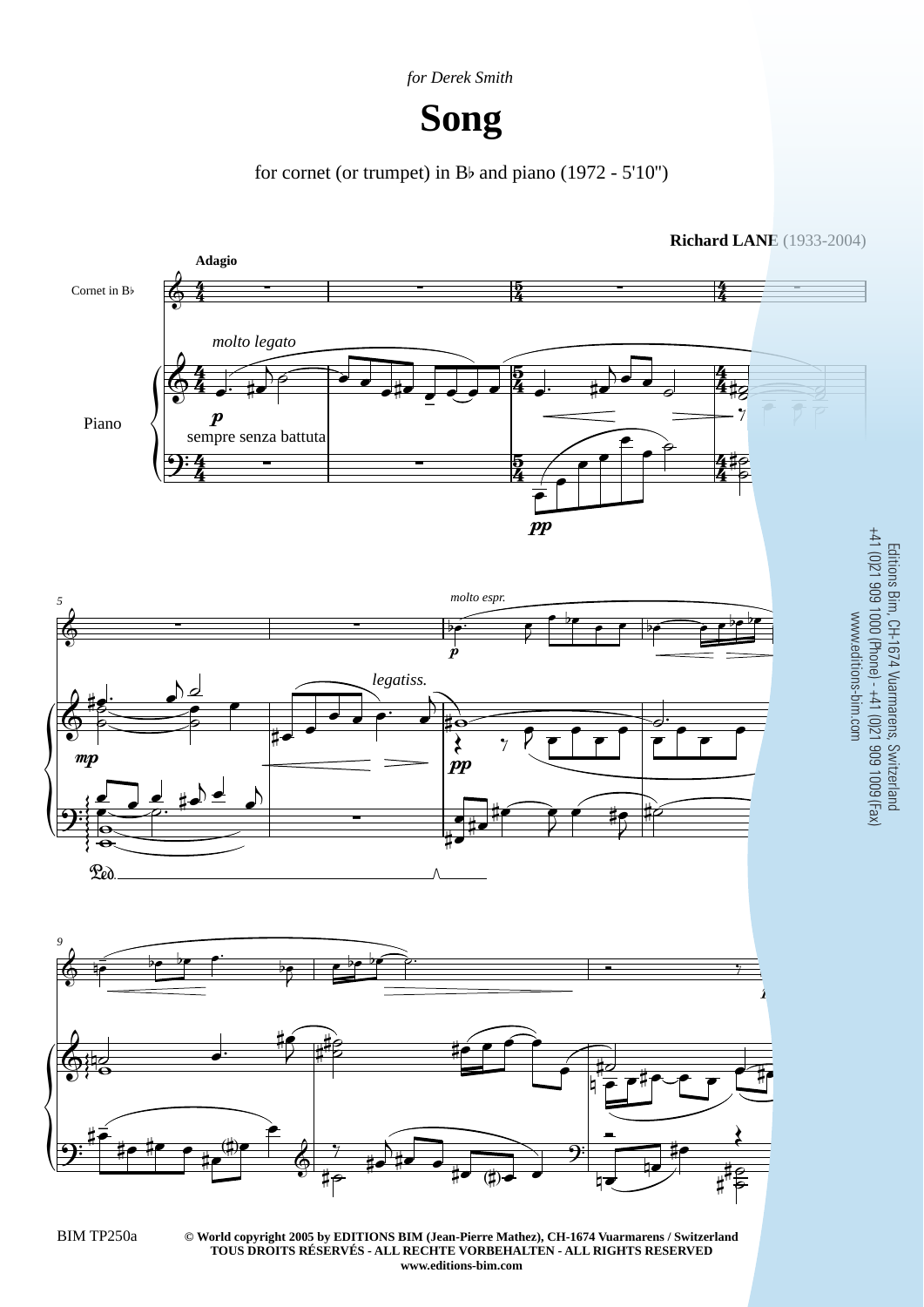







nin<br>S-him Editions Bim, CH-1674 Vuarmarens, Switzerland +41 (0)21 909 1000 (Phone) - +41 (0)21 909 1009 (Fax) www.editions-bim.com